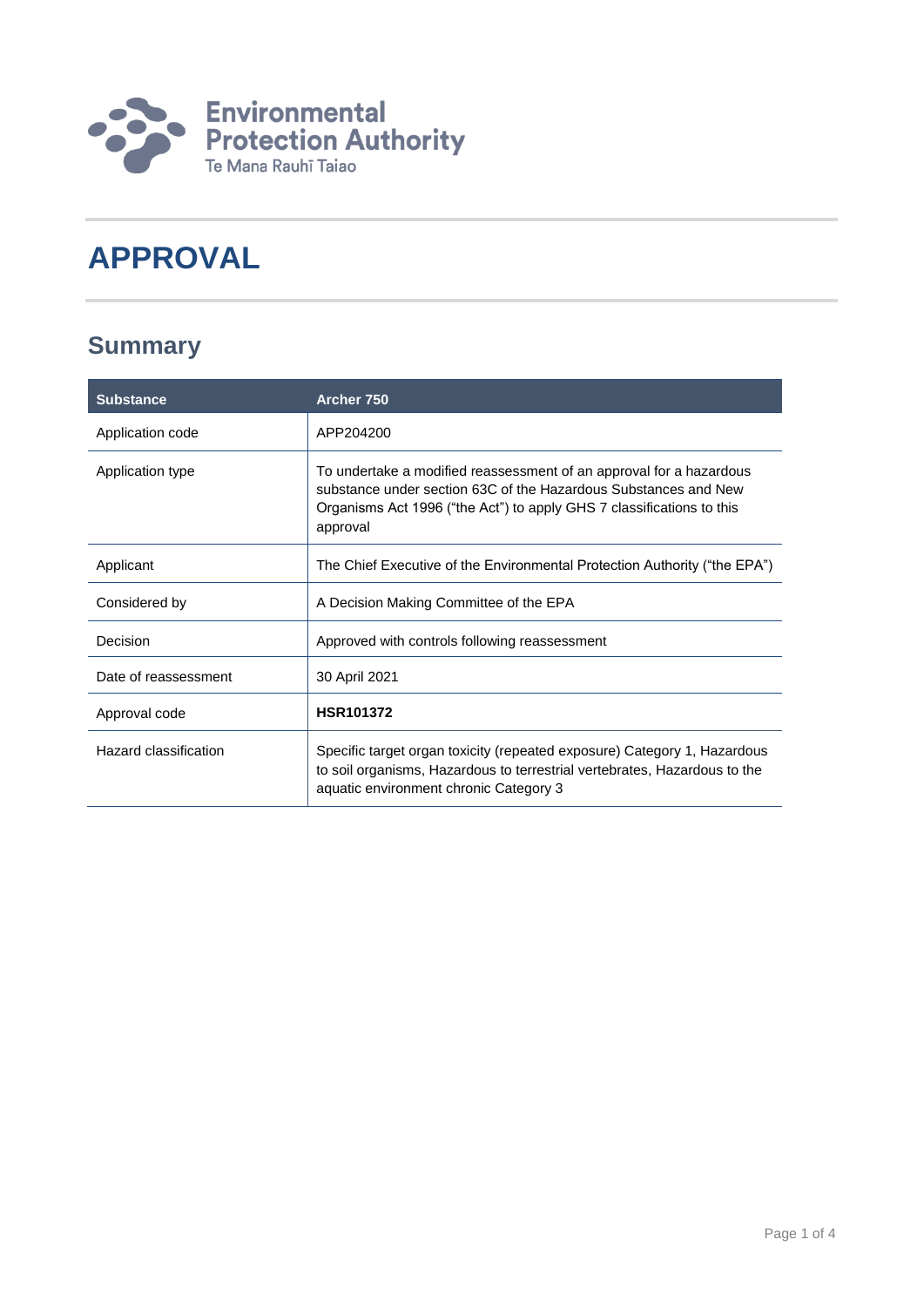### **Decision**

- 1.1. Pursuant to section 63C of the Act, the Committee considered this application to reassess this substance approval to update its hazard classifications.
- 1.2. In making its decision, the Committee took into account best international practices and standards for the safe management of hazardous substances and all the effects associated with the reassessment.
- 1.3. The Committee have considered the matters raised in sections 4 to 8 of the Act, but, given the nature of the reassessment to apply the updated hazard classification is administrative, there are no further considerations required in order to achieve the purpose of the Act.
- 1.4. The Committee considered the changes to the approval, to give effect to the change in the hazard classification system, were appropriate and, for the reasons set out in the decision dated 20 April 2021, the Committee approved the application for reassessment. Given the hazard classification system comes into effect on 30 April 2021, this decision will have effect from that date.
- 1.5. The GHS classification as listed in the summary table above, and the controls set out in the Appendix apply to this substance.
- 1.6. The transitional provisions of the Labelling Notice, Safety Data Sheets Notice and Packaging Notice apply to this reassessed approval for the transitional period which begins on 30 April 2021 and ends on 30 April 2025.

uthority

*Signed by:* **Dr John Taylor Date: 20 April 2021**

**Chair, Decision Making Committee Environmental Protection Authority**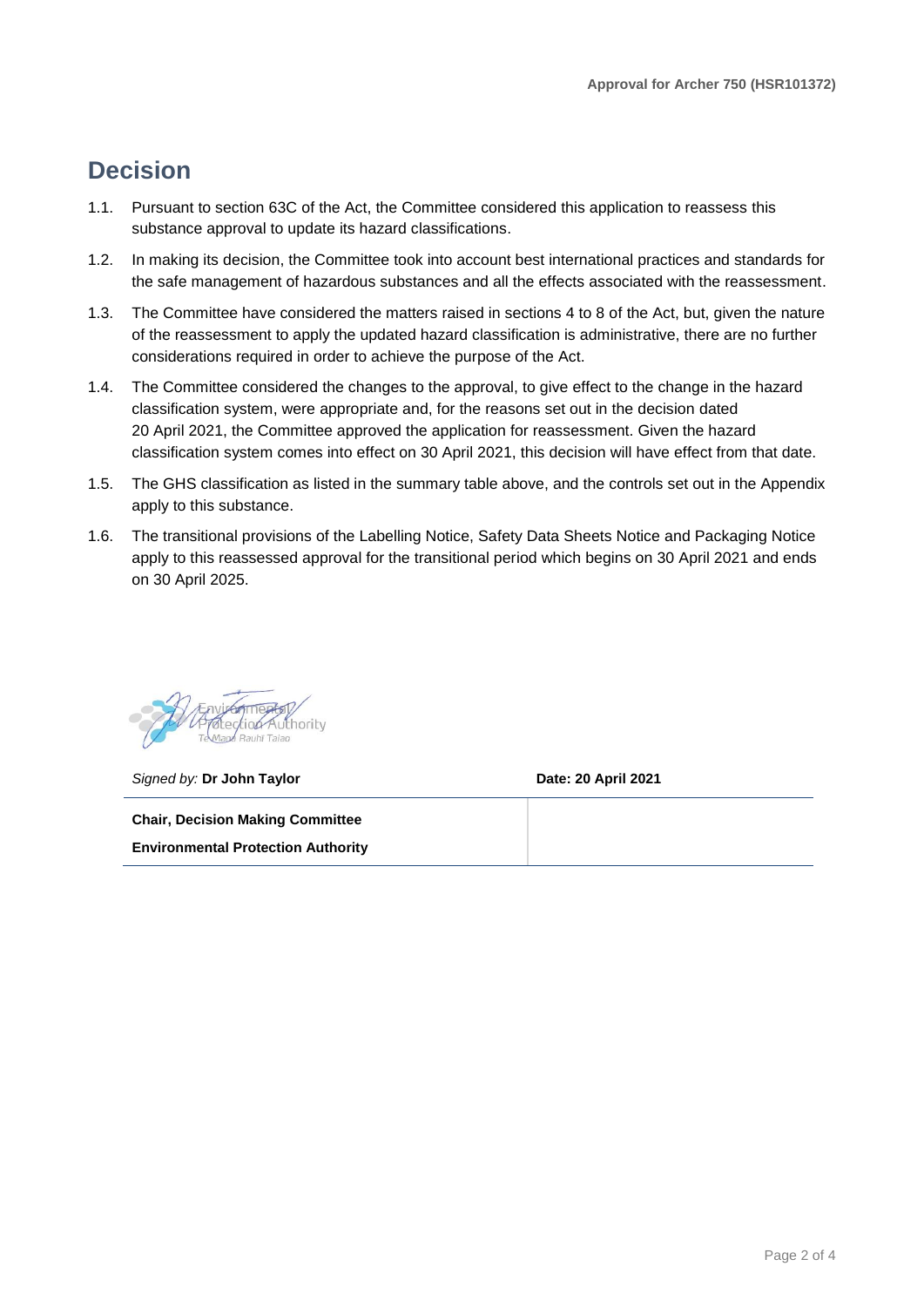## **Appendix: Controls applying to HSR101372**

### **Hazardous substances and new organisms (HSNO) default controls**

| <b>Control</b><br>code | <b>EPA Notice</b>                                         | <b>Notice / Part description</b>                                                               |
|------------------------|-----------------------------------------------------------|------------------------------------------------------------------------------------------------|
| LAB                    | Labelling Notice 2017                                     | Requirements for labelling of hazardous substances                                             |
| <b>PKG</b>             | Packaging Notice 2017                                     | Requirements for packaging of hazardous substances                                             |
| <b>SDS</b>             | Safety Data Sheets Notice 2017                            | Requirements for safety data sheets for hazardous<br>substances                                |
| <b>DIS</b>             | Disposal Notice 2017                                      | Requirements for disposing hazardous substances                                                |
| HPC <sub>1</sub>       | Hazardous Property Controls Notice<br>2017 Part 1         | <b>Preliminary provisions</b>                                                                  |
| HPC <sub>3</sub>       | <b>Hazardous Property Controls Notice</b><br>2017 Part 3  | Requirements for hazardous substances in a place<br>other than a workplace                     |
| HPC4A                  | <b>Hazardous Property Controls Notice</b><br>2017 Part 4A | Substances that are hazardous to the environment: Site<br>and storage controls                 |
| HPC4B                  | Hazardous Property Controls Notice<br>2017 Part 4B        | Use of substances that are hazardous to the<br>environment                                     |
| HPC4C                  | Hazardous Property Controls Notice<br>2017 Part 4C        | Qualifications required for application of substances<br>that are hazardous to the environment |

#### **HSNO additional controls and modifications to controls**

| <b>Control</b><br><b>Description</b>  | <b>Varied / Additional</b><br><b>Control</b>                                   | <b>Control</b>                                                                                                                                                                                                                                                                                                                                                                                        |
|---------------------------------------|--------------------------------------------------------------------------------|-------------------------------------------------------------------------------------------------------------------------------------------------------------------------------------------------------------------------------------------------------------------------------------------------------------------------------------------------------------------------------------------------------|
| Application<br>method<br>restrictions | Additional control                                                             | When applied using ground-based application methods, the nozzle<br>must be set to coarse droplet quality spray, as defined by the<br>American Society of Agricultural and Biological Engineers ASABE<br>Standard (S572) or the British Crop Production Council.<br>Archer 750 must not be applied when wind speeds are less than<br>3 km/h or more than 20 km/hr as measured at the application site. |
| HPC4B                                 | Variation to<br><b>Hazardous Property</b><br><b>Controls Notice Part</b><br>4B | When used in forestry, the following is applicable:<br>Maximum annual number of applications is two<br>Minimum interval between applications is three months<br>Single maximum application rate of 3 kg/ha clopyralid<br>Annual maximum application rate of 3 kg/ha clopyralid                                                                                                                        |